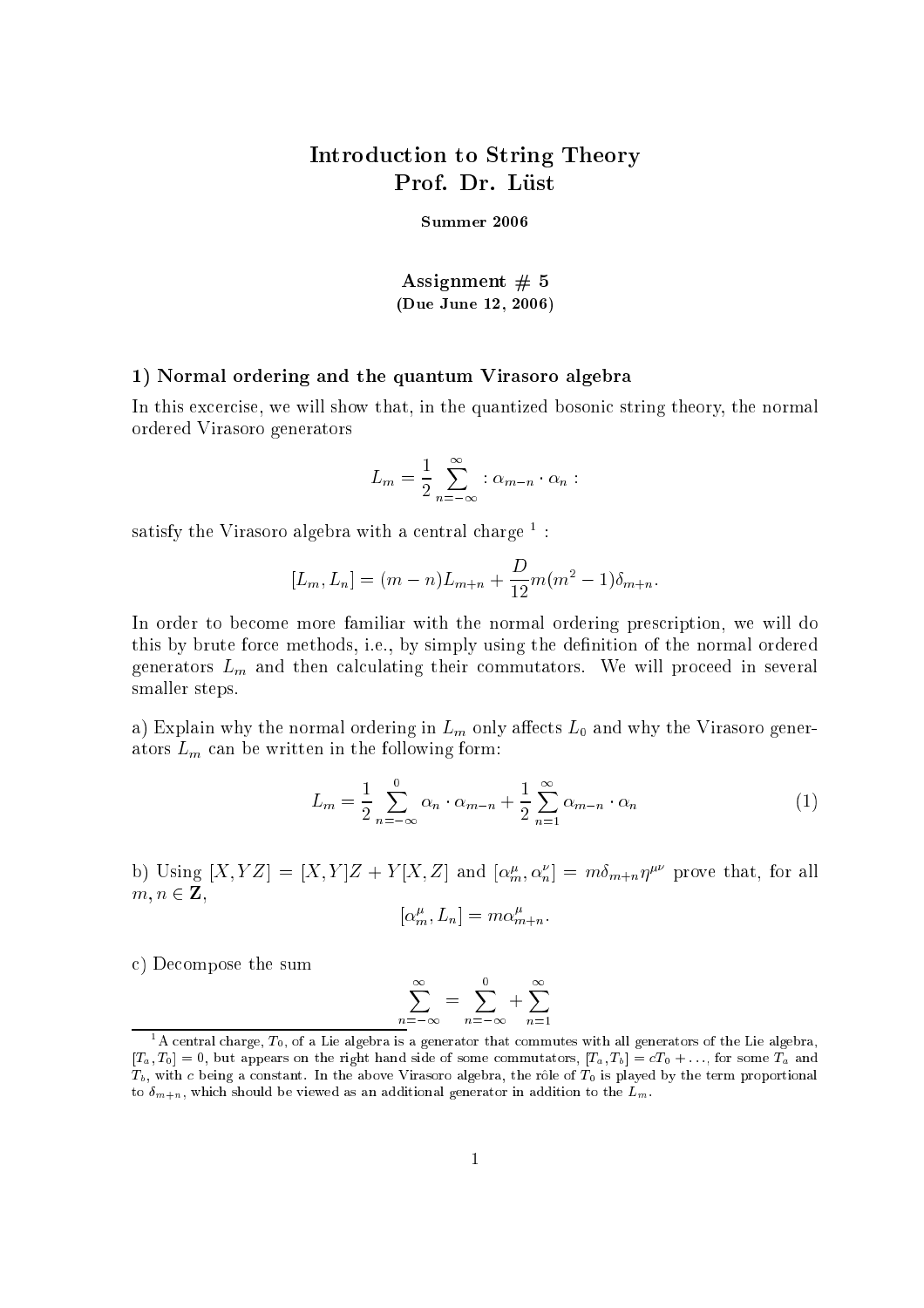as we did in  $(1)$  to "solve" the normal ordering condition. Use the result of part b) to show that

$$
[L_m, L_n] = \frac{1}{2} \sum_{l=-\infty}^{0} \{ (m-l)\alpha_l \cdot \alpha_{m+n-l} + l\alpha_{n+l} \cdot \alpha_{m-l} \} + \frac{1}{2} \sum_{l=1}^{\infty} \{ (m-l)\alpha_{m+n-l} \cdot \alpha_l + l\alpha_{m-l} \cdot \alpha_{n+l} \}.
$$
 (2)

d) Make the substitution  $p = n + l$  in the second and fourth term in (2) and verify

$$
[L_m, L_n] = \frac{1}{2} \{ \sum_{l=-\infty}^{0} (m-l)\alpha_l \cdot \alpha_{m+n-l} + \sum_{p=-\infty}^{n} (p-n)\alpha_p \cdot \alpha_{m+n-p} + \sum_{l=1}^{\infty} (m-l)\alpha_{m+n-l} \cdot \alpha_l + \sum_{p=n+1}^{\infty} (p-n)\alpha_{m+n-p} \cdot \alpha_p \}.
$$
 (3)

e) From now on, we will restrict ourselves to the case  $n > 0$ , as the other cases  $n < 0$ and  $n = 0$  are completely analogous. Show, therefore, that, for  $n > 0$ , the expression (3) in d) is equal to

$$
[L_m, L_n] = \frac{1}{2} \{ \sum_{p=-\infty}^{0} (m-n)\alpha_p \cdot \alpha_{m+n-p} + \sum_{p=1}^{n} (p-n)\alpha_p \cdot \alpha_{m+n-p} + \sum_{p=n+1}^{\infty} (m-n)\alpha_{m+n-p} \cdot \alpha_p + \sum_{p=1}^{n} (m-p)\alpha_{m+n-p} \cdot \alpha_p \}
$$
(4)

Whi
h of these four terms are already normal-ordered?

f) Prove

$$
\sum_{p=1}^{n} (p - n)\alpha_p \cdot \alpha_{m+n-p} = \sum_{p=1}^{n} (p - n)\alpha_{m+n-p} \cdot \alpha_p + \sum_{p=1}^{n} (p - n)pD\delta_{m+n}
$$

and insert this for the second term in the expression (4) of part e).

g) Show that your result from part e) is now equivalent to

$$
[L_m, L_n] = \frac{1}{2} \sum_{l=-\infty}^{\infty} (m-n) : \alpha_l \cdot \alpha_{m+n-l} : + \frac{1}{2} D \sum_{l=1}^{n} (l^2 - n l) \delta_{m+n}.
$$

h) Prove, e.g. by induction, the following identities:

$$
\sum_{q=1}^{n} q^{2} = \frac{1}{6}n(n+1)(2n+1)
$$
  

$$
\sum_{q=1}^{n} q = \frac{1}{2}n(n+1)
$$
 (5)